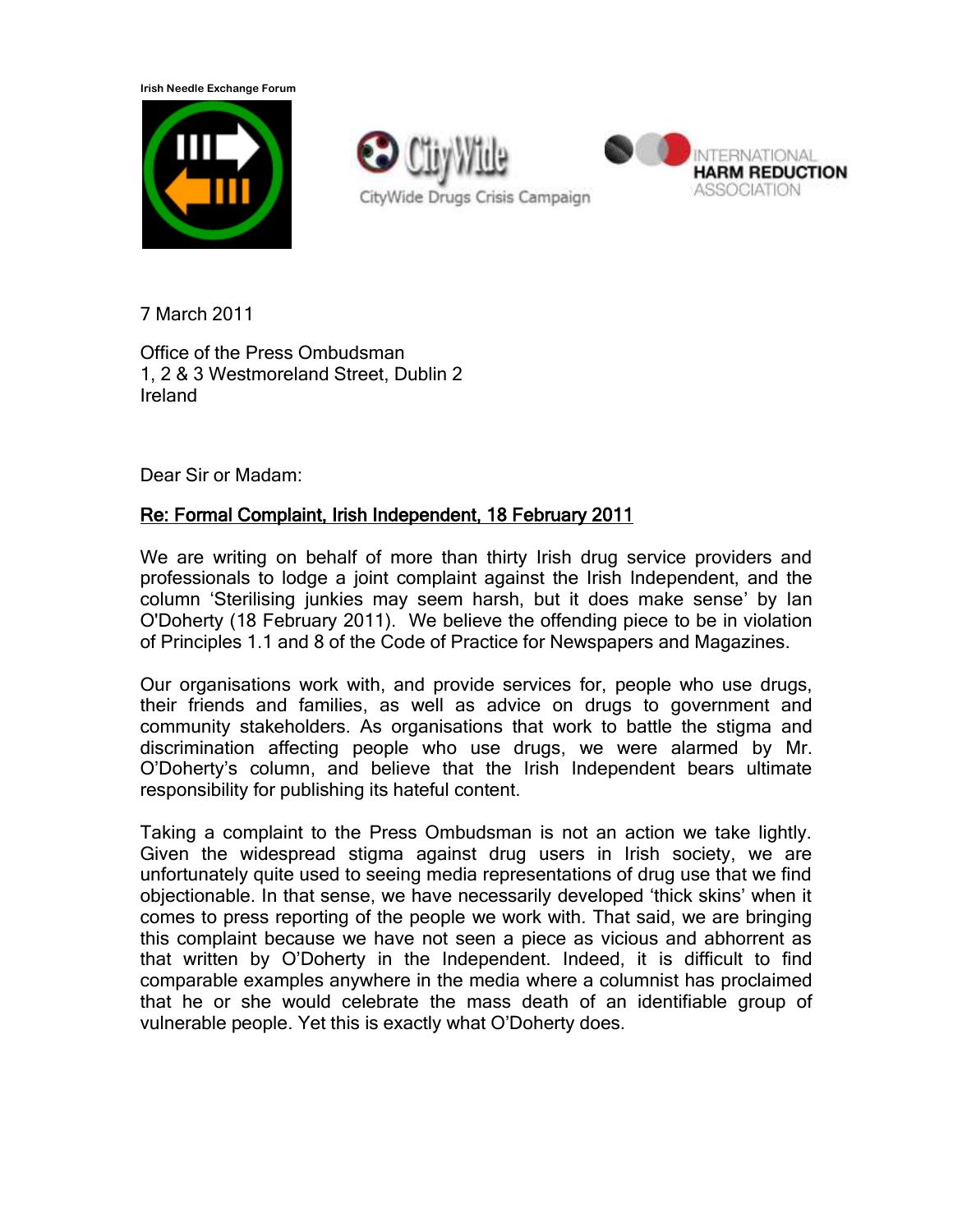We shall detail each of our complaints in turn.

## Principle 1.1 - In reporting news and information, newspapers and periodicals shall strive at all times for truth and accuracy.

The author"s "lede" describes an assault he witnessed from a taxi, an assault he attributes to "junkies". At no point in the piece does he state why he believes that the assailant uses drugs. Instead, O"Doherty sees a criminal act (potentially briefly since he never mentions if the cab was moving) and ascribes it as being representative of an entire group. There is no indication from the piece why this attribution is presented as fact, other than the author"s presumption fuelled by his own prejudice against a particular social group, a prejudice that he displays numerous times in the column.

While Mr. O"Doherty may ascribe such criminality to one group, someone with a different set of bigotries could just as easily assign it to a nationality, religion or another social group. The Irish Independent and its editors have a duty to guard against such content and ensure that, at the very least, if one of its columnists seeks to claim that a criminal act is reflective of an entire group, that the accuser at least has proof supporting that statement.

Mr. O"Doherty also attempts to draw an arbitrary and meaningless distinction between an "addict" and "a junkie", expressing his "hate" for the latter. The distinction is false and misleading, and has no basis in fact or in the medical literature.

Based upon the above misrepresentations and failure to ensure factual content, we believe the Irish Independent has violated Principle 1.1 of the Code of Practice.

Principle 8 – Newspapers and periodicals shall not publish material intended or likely to cause grave offence or stir up hatred against an individual or group on the basis of their race, religion, nationality, colour, ethnic origin, membership of the travelling community, gender, sexual orientation, marital status, disability, illness or age.

In his column, O"Doherty writes "Let's get a few things straight – I hate junkies more than anything else. I hate their greed, their stupidity, their constant sense of self pity, they way they can justify their behaviour, the damage they do to their own family and to others.' He adds that, 'They are worthless' and states that 'If every junkie in this country were to die tomorrow I would cheer.'

Drug dependency and addiction is widely recognised as a chronic, relapsing medical condition. In a number of countries, drug dependency is not only recognised as an illness, but as a form of disability under domestic disability legislation. As such, in printing O"Doherty"s column, the Independent has violated Principle 8.

The United Nations Office on Drugs and Crime and the World Health Organization agree that "Drug dependence is considered a multi-factorial health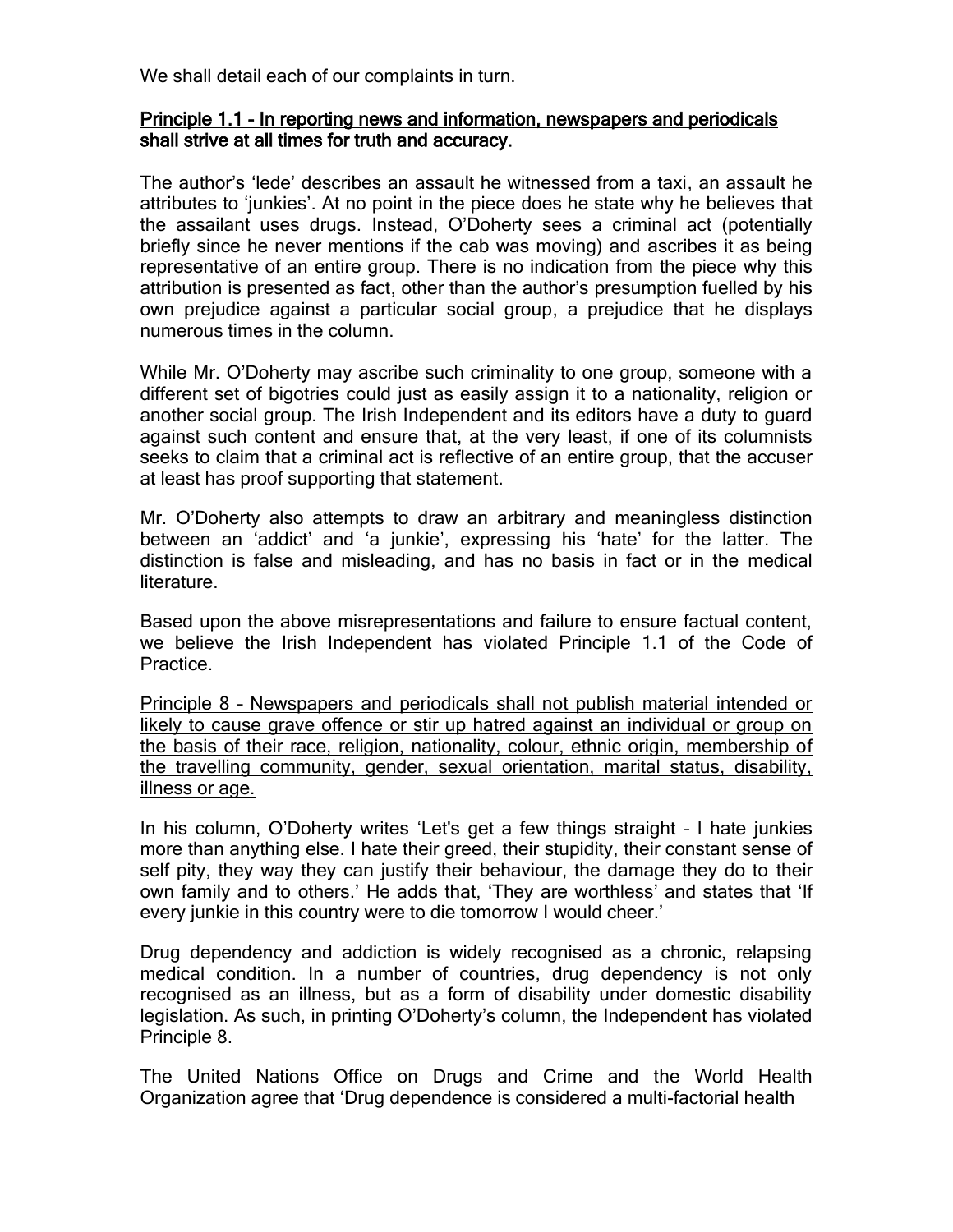disorder that often follows the course of a relapsing and remitting chronic disease.' They continue:

In the past decades, drug dependence has been considered, depending on the different beliefs or ideological points of view: only a social problem, only an educational or spiritual issue, only a guilty behavior to be punished, only a pharmacological problem. The notion that drug dependence could be considered a "self-acquired disease", based on individual free choice leading to the first experimentation with illicit drugs, has contributed to stigma and discrimination associated with drug dependence. However, scientific evidence indicates that the development of the disease is a result of a complex multi-factorial interaction between repeated exposure to drugs, and biological and environmental factors.<sup>1</sup>

Mr. O"Doherty"s characterisation of "these feral, worthless scumbags" is not only a hateful attack a vulnerable population with a recognised medical condition, it also ignores the well-established link between drug use and depression, mental illness, alcohol use and homelessness. According to the National Advisory Committee on Drugs, for example, the very reason many people are on the street is due to the link between drug use and mental illness, noting that "mental health residential facilities exclude people who misuse substances, and substance use residential facilities exclude people who have a serious mental illness.<sup>''</sup>

The vitriol published by the Independent is targeted at people with a chronic health condition, and therefore is clearly in violation of Principle 8 that the media not "stir up hatred" against a group based upon illness or disability. Would O"Doherty equally cheer the mass death of homeless people, alcoholics, or people with mental health problems? Would the Independent publish such statements if he did? These are key questions that must be considered by the Ombudsman"s Office.

Clearly the editors of the Independent have failed in their duty to prevent such content from being published. That these vile opinions were published by one of the nation"s most widely read newspapers is not just upsetting, it must be answered for.

Some have already attempted to defend O'Doherty's statements as 'satire' ("O"Doherty"s satire takes courage", Irish Independent Letters, 22 February 2011). However, we doubt that Jonathan Swift went so far as to "cheer" the mass extermination of a vulnerable social group. In any case, such claims of satirical intent are undermined by O"Doherty himself. His column clearly describes his knowledge that the term "junkie" is considered offensive, and that he simply does not care. This is not satire. It is a conscious intent to offend. Furthermore, O"Doherty subsequently revels in the complaints his column has generated, and specifically the fact that he had offended groups representing drug users

 $\overline{a}$ 

<sup>&</sup>lt;sup>1</sup> UN Office on Drugs and Crime and World Health Organization, 'Principles of Drug Dependence Treatment: A Discussion Paper", March 2008, p. 1.

<sup>2</sup> National Advisory Committee on Drugs, "Mental Health and Addiction Services and the Management of Dual Diagnosis in Ireland", 2004, p.29.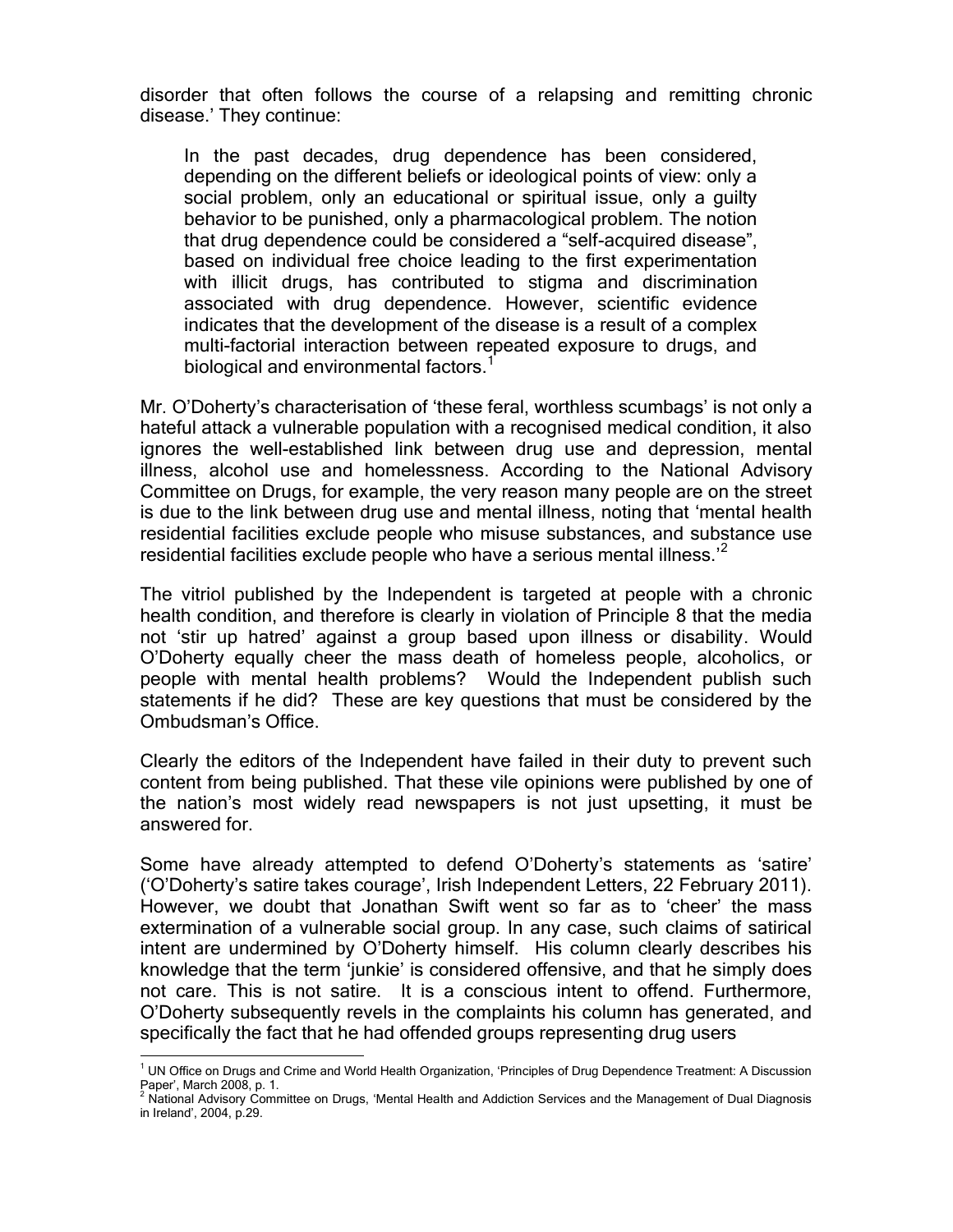("People, people, some perspective please", Irish Independent, 22 February 2011).

If there is any irony to be found in this situation, it is in the fact that O"Doherty himself wrote in 2007 that "[I]f we are going to have a debate about drugs, we owe it to people to at least talk about it honestly, rather than spreading dangerous misinformation.' ('Why I gave up cocaine... you can believe this one', Irish Independent, 12 November 2007). In publishing this column, the Irish Independent not only failed to meet is obligations under the Press Council"s Code of Practice, it failed to meet even the standard of informed honest discourse the columnist himself has called for.

We look forward to your attention in this matter.

Yours,

Tim Bingham, Co-ordinator *Irish Needle Exchange Forum* [tim@inef.ie](mailto:tim@inef.ie)

Daithi Doolan, Co-ordinator *CityWide Drugs Crisis Campaign* daithi@citywide.ie

Rick Lines, Executive Director International Harm Reduction Association (Steering Committee, Irish Needle Exchange Forum) rick.lines@ihra.net

*On behalf of:*

Ana Liffey Drug Project Ballyfermot Advance Project Ballyfermot Community Drug Team Ballyfermot Youth Centre & Childcare Facility Limited Ballymun Local Drugs Task Force Bawnogue Youth and Family Support Group **Cairde** Canals Communities Local Drugs Task Force Ltd Canal Communities Training Programme, TURAS Clondalkin Drugs Task Force Donnycarney Youth Project Donore Community Drug Team Dublin 12 Local Drugs Task Force Dublin Aids Alliance Dunlaoghaire Rathdown Outreach Project Family Support Network